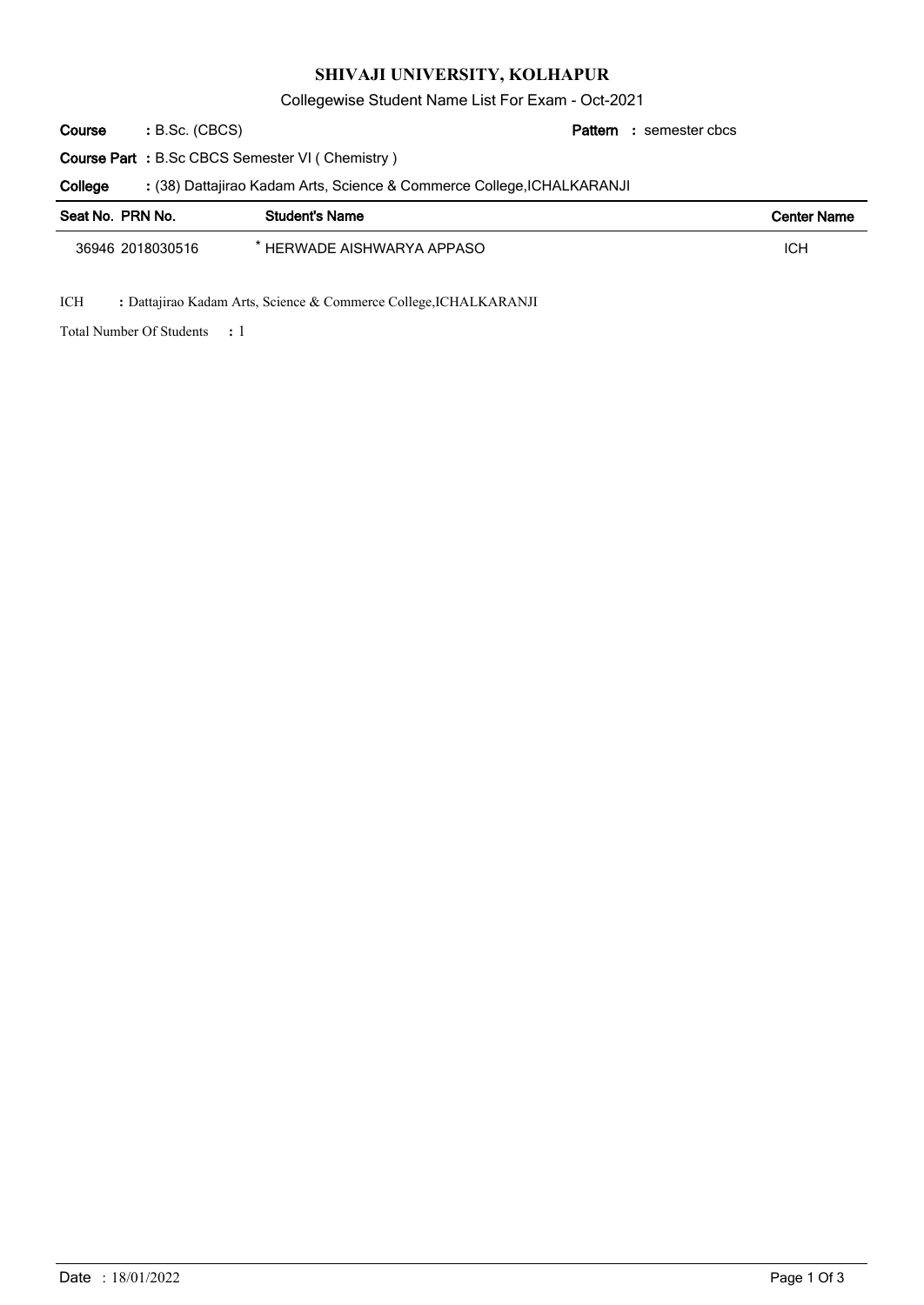## **SHIVAJI UNIVERSITY, KOLHAPUR**

Collegewise Student Name List For Exam - Oct-2021

B.Sc. (CBCS) **: Pattern Course**

semester cbcs **:**

**Course Part :** B.Sc CBCS Semester VI ( Mathematics )

(38) Dattajirao Kadam Arts, Science & Commerce College,ICHALKARANJI **: College**

| Seat No. PRN No. | <b>Student's Name</b>      | <b>Center Name</b> |
|------------------|----------------------------|--------------------|
| 36947 2018064345 | * SANADI KAUSAR ABDULRAJAK |                    |

ICH **:** Dattajirao Kadam Arts, Science & Commerce College,ICHALKARANJI

1 Total Number Of Students **:**